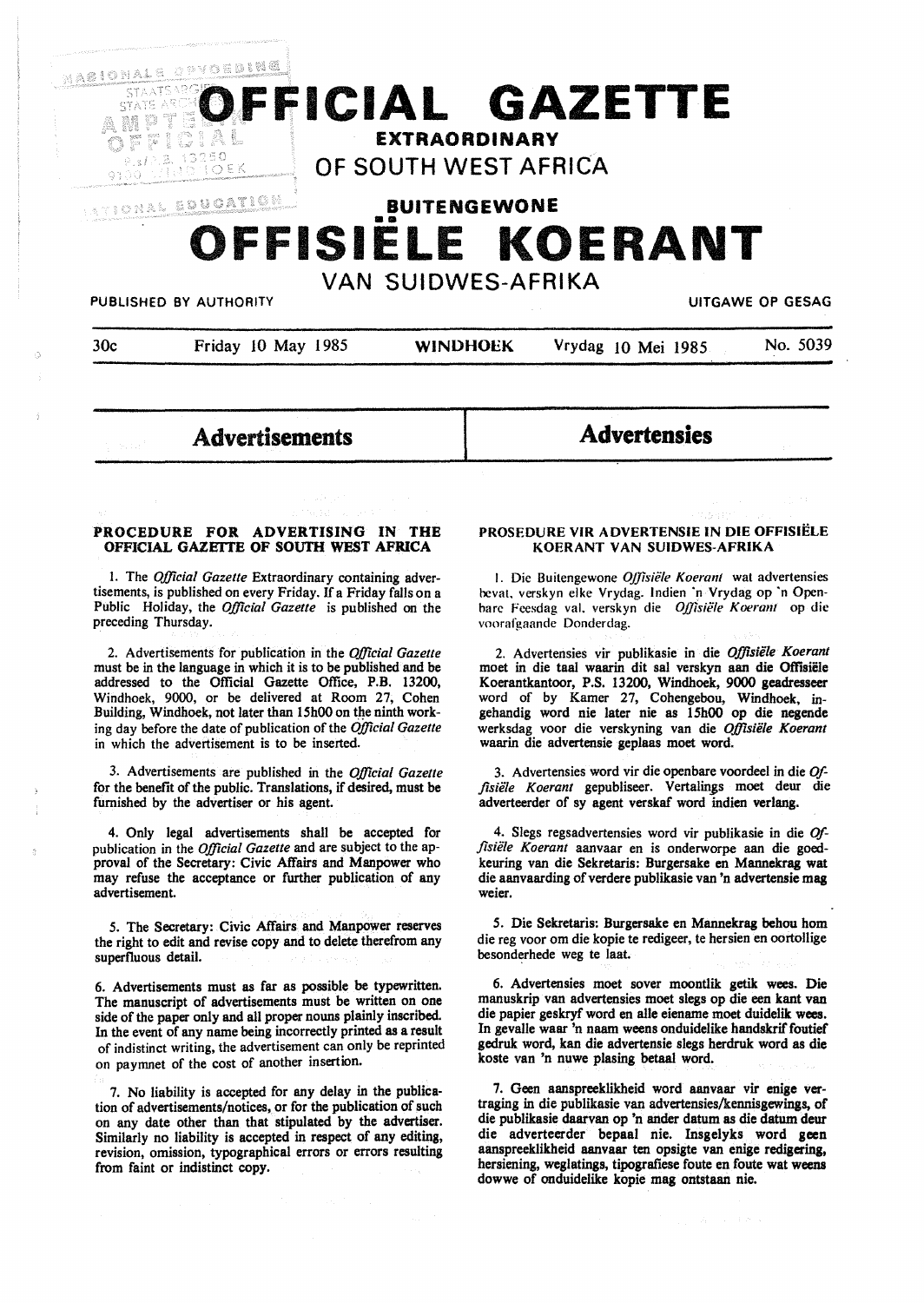8. The advertiser will be held liable for all compensation and costs arising from any action which may be instituted against the Administrator-General as a result of the publication of a notice with or without any omission, errors, lack of clarity or in any form whatsoever.

9. The subscription for the *Official Gazette* is R20,00 per annum, post free in this territory and the Republic of South Africa, obtainable from Swapers Limited, P.O. Box 56, WINDHOEK, 9000. Postage must be prepaid by overseas subscriber. Single copies of the *Official Gazette* are obtainable from Swapers Limited, P.O. Box 56, Windhoek, 9000, at the price as printed on copy. Copies are kept in stock for two years only.

10. The charge for the insertion of notices is as follows and is payable in the form of cheques, bills, postal or money orders:

### LIST OF FIXED TARIFF RATES

| STANDARDISED NOTICES                                                                                                                                                                                       | Rate per<br>insertion<br>R |
|------------------------------------------------------------------------------------------------------------------------------------------------------------------------------------------------------------|----------------------------|
| Transfer of business<br>.                                                                                                                                                                                  | 3.25                       |
| Deeds: Lost documents                                                                                                                                                                                      | 6.00                       |
| Business notices                                                                                                                                                                                           | 5,00                       |
| Administration of Estates Acts Notices: Forms                                                                                                                                                              |                            |
| J. 187, 193, 197, 295, 297, 517 and 519                                                                                                                                                                    | 2.00                       |
| Third party insurance claims for compensation<br>Insolvency Act and Company Acts Notices: J. 28,                                                                                                           | 2,50                       |
|                                                                                                                                                                                                            | 4,00                       |
| $N.B.$ - Forms 2 and 6 - additional statements<br>according to word count table, added to the<br>basic tariff.                                                                                             |                            |
| Change of name (four insertions)<br>.                                                                                                                                                                      | 25,00                      |
| Naturalisation notices (including a reprint for the                                                                                                                                                        |                            |
| advertiser)<br>$\sim$ $\sim$ $\sim$ $\sim$<br>Unclaimed moneys — only in the <i>Official</i>                                                                                                               | 2,00                       |
| Gazette Extraordinary, closing date 15 January                                                                                                                                                             |                            |
| (per entry of "name, address and amount") $\dots$ .                                                                                                                                                        | 0.80                       |
| Butchers' notices                                                                                                                                                                                          | 5.00                       |
| Slum Clearance Court Notices, per premises                                                                                                                                                                 | 4.00                       |
| Lost life insurance policies                                                                                                                                                                               | 2,00                       |
| NON-STANDARDISED NOTICES                                                                                                                                                                                   |                            |
| Company notices:                                                                                                                                                                                           | R                          |
| Short notices: Meetings, resolutions, offer of com-<br>promise, conversion of companies, voluntary win-<br>dings-up, etc.: closing of members' registers for<br>transfers and/or declarations of dividends | 11,00                      |
| Liquor Licence Notices (in Gazettes, Extraor-                                                                                                                                                              |                            |
| viz. June/Tvl.; November/Cape; January/O.F.S.;                                                                                                                                                             |                            |
| April/Natal), per bilingual application<br>.                                                                                                                                                               | 7,00                       |
|                                                                                                                                                                                                            |                            |
| Declaration of dividends with profit statements,<br>including notes                                                                                                                                        | 25,00                      |
| Long notices: Transfers, changes in respect of<br>shares or capital, redemptions, resolutions, volun-                                                                                                      |                            |
| tary liquidations                                                                                                                                                                                          | 37,00                      |
| Trade marks in South West Africa                                                                                                                                                                           | 11,00                      |
| Liquidators' and other appointees' notices                                                                                                                                                                 | 7,00                       |

8. Die adverteerder word aanspreeklik gehou vir enige weens die publikasie hetsy met of sonder enige weglating, foute, onduidelikhede of in watter vorm ookal, van 'n kennisgewing teen die Administrateur-generaal ingestei word.

9. Die jaarlikse intekengeld op die Offisiële Koerant is R20,00 posvry in hierdie gebied en die Republiek van Suid-Afrika, verkrygbaar by Swapers Beperk, Posbus 56, Windhoek, 9000. Oorsese intekenaars moet posgeld vooruitbetaal. Enke! eksemplare van die *Offisiele Koerant* is verkrygbaar van Swapers Beperk, Posbus 56, Windhoek, 9000 teen die prys soos gedruk op eksemplaar. Eksemplare word vir slegs twee jaar in voorraad gehou.

10. Die koste vir die plasing van kennisgewings is soos volg en is betaalbaar by wyse van tjeks, wissels, pos- of geldorders:

#### LYS VAN VASTE TARIEWE

| <b>GESTANDAARDISEERDE</b>                             | Tarief per   |
|-------------------------------------------------------|--------------|
| <b>KENNISGEWINGS</b>                                  | plasing<br>R |
|                                                       | 3,25         |
| Aktes: Verlore dokumente                              | 6,00         |
| Besigheidskennisgewings                               |              |
| Boedelwettekennisgewings: Vorms J. 187, 193           | 5,00         |
| 197, 295, 297, 517 en 519 $\dots$                     |              |
| Derdepartyassuransie-eise om skadevergoeding          | 2,00         |
| Insolvensiewet- en maatskappywettekennisge-           | 2,50         |
| wings: J. 28, J. 29. Vorms 1 tot 9                    | 4,00         |
| L.W. - Vorms 2 en 6 - bykomstige verkla-              |              |
| rings volgens woordetaltabel, toegevoeg tot die       |              |
| basiese tarief.                                       |              |
| Naamsverandering (vier plasings)                      | 25,00        |
| Naturalisasiekennisgewings (insluitende 'n her-       |              |
| druk vir die adverteerder)                            | 2,00         |
| Onopgeëiste geld — slegs in die Buitengewone          |              |
| Offisiële Koerantsluitingsdatum 15 Januarie (per      |              |
| inskrywing van "naam, adres en bedrag")               | 0,80         |
| Slagterskennisgewings                                 |              |
| Slumopruimingshofkennisgewings, per perseel           | 5.00         |
|                                                       | 4,00         |
| Verlore lewensversekeringspolisse                     | 2,00         |
| NIE-GESTANDAARDISEERDE KENNISGEWINGS                  |              |
| Maatskappykennisgewings:                              |              |
|                                                       |              |
| Kort kennisgewings: Vergaderings, besluite, aan-      |              |
| bod van skikking, omskepping van maatskappye,         |              |
| vrywillige likwidasies, ens.: sluiting van lederegis- |              |
| ters vir oordragte en/of verklarings van dividende    | 11,00        |
|                                                       |              |
| Dranklisensiekennisgewings (in Buitengewone Of-       |              |
| fisiële Koerante, t.w. Junie/TVl.; November/Kaap;     |              |
| Januarie/OVS; April/Natal) per tweetalige             |              |
|                                                       | 7,00         |
| Verklaring van dividende met profytstate, notas       |              |
| ingesluit                                             |              |
|                                                       | 25,00        |
| Lang kennisgewings: Oordragte, veranderings met       |              |
| betrekking tot aandele of kapitaal, aflossings, be-   |              |
| sluite, vrywillige likwidasies                        | 37,00        |
|                                                       |              |
| Handelsmerke in Suidwes-Afrika                        | 11.00        |
|                                                       |              |
| Likwidateurs en ander aangesteldes se kennisge-       |              |
|                                                       | 7,00         |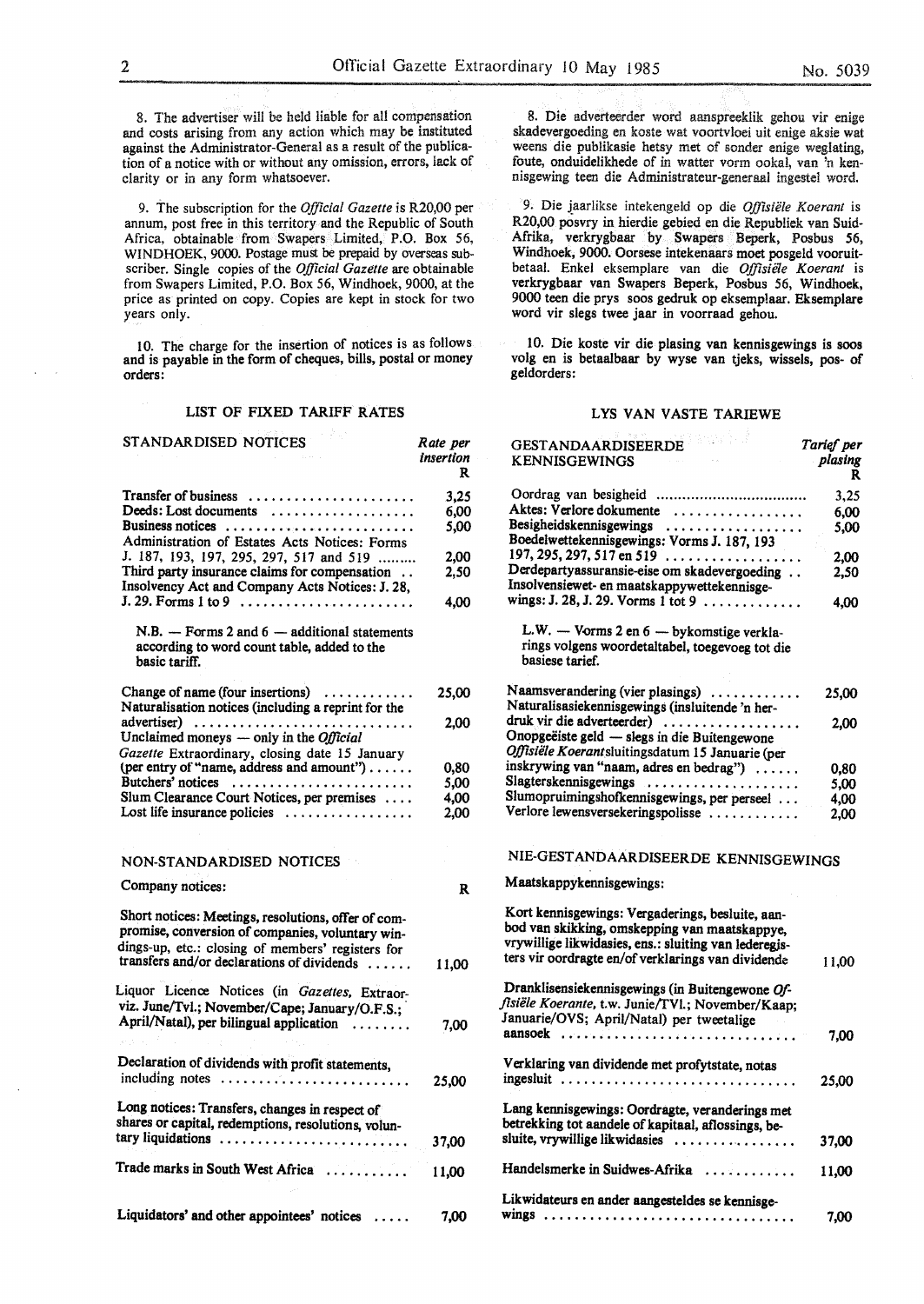### SALES IN EXECUTION AND OTHER PUBLIC SALES:

| Public auctions, sales and tenders:                                  |       |
|----------------------------------------------------------------------|-------|
| Up to 75 words $\dots \dots \dots \dots \dots \dots \dots \dots$     | 6.00  |
| $76$ to 250 words $\ldots \ldots \ldots \ldots \ldots \ldots \ldots$ | 15.00 |
| $251$ to $350$ words                                                 | 23.00 |

#### ORDERS OF THE COURT:

Provisional and final liquidations or seque-

| strations                                                 | 14.00 |
|-----------------------------------------------------------|-------|
| Reduction or change in capital mergers, offer of          |       |
| compromise                                                | 37.00 |
| Judicial managements, curator bonis and similar           |       |
| and extensive rule nisi                                   | 37.00 |
| Extension of return date $\dots\dots\dots\dots\dots\dots$ | 4.00  |
| Supersession and discharge of petitions (J. 158).  4,00   |       |

11. The charge for the insertion of advertisements other than the notices mentioned in paragraph 10 is at the rate of 56c per cm double column. (Fractions of a cm must be calculated as a cm).

12. No advertisements shall be inserted unless the charge is prepaid, Cheques, drafts, postal or money orders must be made payable to the Secretary: Civic Affairs and Manpower.

#### Vorm/Form **J 187**

### **LIQUIDATION AND DISTRIBUTION ACCOUNTS IN DECEASED ESTATES LYING FOR INSPECTION**

In terms of section 35(5) of Act 66 of 1965, notice is hereby given that copies of the liquidation and distribution accounts (first and final, *unless otherwise stated)* in the estates specified below will be open for the inspection of all persons interested therein for a period of 21 days (or shorter or longer if *specially stated)* from the date specified or from the date of publication hereof, whichever may be the later, and at the offices of the Master and Magistrates as stated.

Should no objection thereto be lodged with the Master concerned during the.specified period, the executors will proceed to make payments in accordance with the accounts.

4 75/84 HACKER Friedrich Anton 140920 5002 00 I Windhoek Mathilda Rosa Hacker 230710 01 0009 6 Windhoek Mr. Klaus Nieft c/o KeHer & Neuhaus Trust Co. (Pty) Ltd. PO Box 156, Windhoek.

105/85 WOEHLER Luise 070318 0006 008 29 De Jager Street, Windhoek Windhoek E.F. Woehler c/o Engling, Stritter & Partners P.O. Box 43, Windhoek 9000.

434/85 PRETORIUS Susanna Gertruida 210310 0027 00 2 Otjiwarongo Wynand Johannes Matinus Pretorius 160316 5036 005 Otjiwarongo Windhoek Barclays Nasionale Bank Beperk, Posbus 1014 Kimberley.

198/84 DU PREEZ Jacobus Lodewicus 460521 5032 00 6 Besstraat 61, Windhoek Gewysigde Eerste en Finale L & D Windhoek Die Bestuurder, Santamtrust Beperk Posbus 4333, Kaapstad. (Eksekuteur).

GEREGTELIKE EN ANDER OPENBARE VERKOPE:

| Geregtelike verkope<br>Openbare veilings, verkope en tenders: | 18.00 |
|---------------------------------------------------------------|-------|
|                                                               | 6.00  |
| $76$ tot 250 woorde                                           | 15.00 |
|                                                               | 23.00 |

#### ORDERS VAN DIE HOF:

| Voorlopige en finale likwidasies                          |       |
|-----------------------------------------------------------|-------|
| of sekwestrasie                                           | 14.00 |
| Vermindering of veranderings in kapitaal-                 |       |
| samesmeltings, aanbod van skikking                        | 37,00 |
| Geregtelike besture, kurator bonis en soortgelyke         |       |
| en uitgebreide bevel nisi                                 | 37,00 |
| Verlenging van keerdatum                                  | 4.00  |
| Tersydestellings en afwysings van petisies (J. 158)  4,00 |       |

11. Die koste vir die plasing van advertensies, behalwe die kennisgewings wat in paragraaf 10 genoem word, is teen die tarief van 56c per sm dubbelkolom. (Gedeeltes van 'n sm moet as volle sm bereken word).

12. Geen advertensie word geplaas tensy die koste nie vooruitbetaal is nie. Tjeks, wissels, pos- en geldorders moet aan die Sekretaris,: Burgersake en Mannekrag betaalbaar aemaak word.

### **LIKWIDASIB- EN DISTRIBUSIEREKENING** IN **BESTORWE BOEDELS WAT TER INSAE LÊ**

Ingevolge artikel 35(5) van Wet 66 van 1965, word bierby kennis **gegee** dat duplikate van die likwidasie- en distribusierekenings (eerste en rmale, *tensy* anders *vermeld)* in die boedels hieronder vermeld, in die kantore van die Meester en Landdroste soos vermeld en gedurende 'n tydperk van 21 dae (of korter of langer *indien spesiaal venneld)* vanaf gemelde datums of vanaf datum van publikasie hiervan, as dit later is, ter insae lê van alle persone wat daarby belang het.

Indien binne genoemde tydperk geen besware daarteen by die betrokke Meester ingedien word nie, gaan die eksekuteurs oor tot die uitbetalings ingevolge gemelde rekenings.

135/84 PAETZELT Ursula Asta Jutta 0907130100036 Plaas Neu Onis Posbus 132 Maltahöhe Maltahöhe AER Kurschner Posbus 131 Mariental.

90/84 BERGH Ziel Cornelius 150603 5005 003 Mariental S.W.A. Mariental Windhoek Barclays Nasionale Bank Beperk Posbus 1014 Kimberley 8300.

295/83 LENSING Herman Arnold 220329 01 0002 *5*  Hoewe 760, Gobabis Huibrecht Carolina Lensing Bank Win: hoek Beperk Posbus 15 Windhoek.

17/83 THOMPSON Johanna Sophia 290416 0014 008 Parkstraat IO, Otjiwarongo Simon Henry Thompson 290416 0014 008 Otjiwarongo Windhoek Barclays Nasionale Bank Beperk, Kaapstad Trusteetak, Posbus 512, Kaapstad 8000.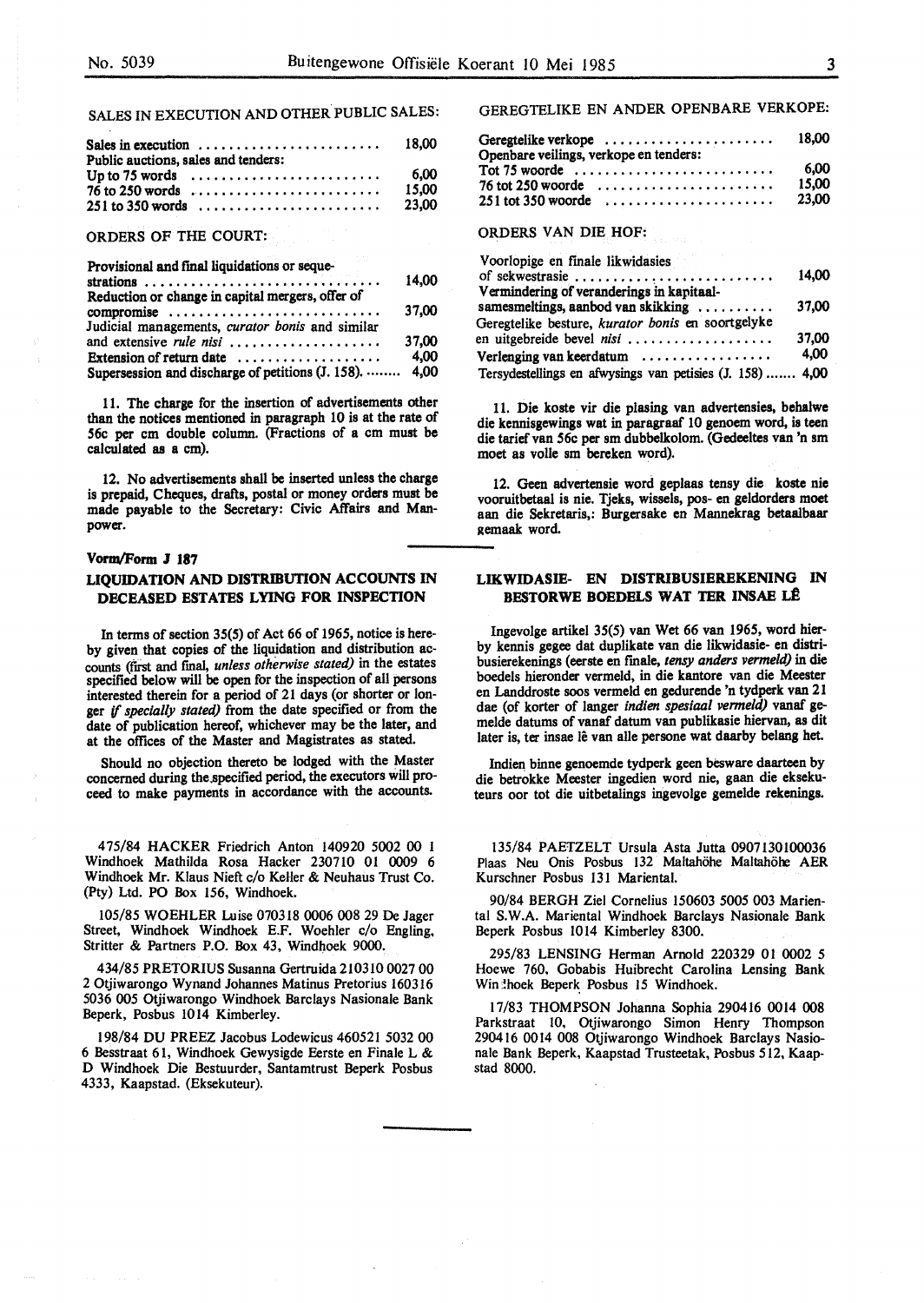### Vorm/Form J 193

#### **NOTICE TO CREDITORS IN DECEASED ESTATES**

All persons having claims against the estates mentioned below are hereby called upon to lodge their claims with the executors concerned. within 30 days (or otherwise as indicated) calculated from the date of publication hereof. The information is given in the following order: Estate number, surname and christian names, date of birth, identity number, last address, date of death; surviving spouse's names, surname date of birth and identity number; name and address of executor or authorised agent, period allowed for lodgement of *claims* ff *other than 30 days.* 

### **KENNISGEWING AAN KREDITEURE IN BESTOR-WE BOEDELS**

Alie persone wat vorderinge het teen die boedels hieronder vermeld, word hierby versoek om hut vorderinge by die betrokke eksekuteurs en binne 'n tydperk van 30 dae (of andersins soos aangedui) gereken vanaf die datum van publikasie hiervan in te lewer. Die inligting word verstrek in die volgorde: Boedelnommer, familienaam en voorname, geboortedatum, persoonsnommer, laaste datum, familienaam, geboortedatum en persoonsnommer; naam en adres van eksekuteurs of gemagtigde agent, tydperk toegelaat vir lewering van vorderings *indien anders as 30 dae.* 

152/85 Windhoek HOEHN Herbert Erwin 29/5/1919 190529 5008 00 6 Windhoek 28/3/1985 Gerlinde Wilhelmina Hoehn  $6/1/1930$  300106 01 0008 0 Klaus Nieft -Agent for the Executrix c/o Keller & Neuhaus Trust Co. (Pty) Ltd PO Box 156. Windhoek.

#### **Vorm/Form 3**

### EXTENSION OF TIME WITHIN WHICH TO LODGE LIQUIDATION ACCOUNTS AND PLANS OF DISTRI-BUTION OR CONTRIBUTION IN SEQUESTRATED ESTATES OR COMPANIES BEING WOUND UP

Pursuant to section 109(1) of the Insolvency Act, 1936, and section 135(1) (c) of the Companies Act, 1926, notice is hereby given that after the expiration of a period of 14 days as from the date of publication hereof, it is the intention of the trustees or liquidation as the case may be, of sequestrated estates or companies being wound up mentioned below. to apply to the respective Master for an extension of time, as specifiecl below, within which to lodge liquidation accounts and plans of distribution or contribution.

### VERLENGING VAN TERMYN VIR INDIBNING VAN LIKWIDASIE- DISTRIBUSIE- OF KONTRIBUSIE-RBKENING IN GESBKWESTREERDE BOEDELS OF MAATSKAPPYE IN LIKWIDASIE

lngevolge artikel 109(1) van die Insolvensiewet, 1936, en artikel 135(1)(c) van die Maatskappywet, 1926, word hierby kennis gegee dat kurators of likwidateurs van die gesekwestreerde boedels of maatskappye in likwidasie, na gelang van die geval hieronder vermeld voornemens is om na afloop van 'n termyn van 14 dae vanaf die datum van die publikasie hiervan, die betrokke Meesters om 'n verlenging van die termyne hieronder genoem, vir die indiening van likwidasie-, distribusie- of kontribusierekenings te versoek.

W23/81 Insolvente boedel: D.J. Du Plessis J.C. Brandt. P:A. Veldtman J.H. van Blerk 1/5/82 23/4/85 6 maande Windhoek Sanek Eksekuteurskamer Bpk Posbus 1636 Pretoria 0001.

#### **Voran/Form 4**

### **LIQUIDATION ACCOUNTS AND PLANS OF DISTRIBUTION OR CONTRIBUTION IN SEQUES-TRATED ESTATES OR COMPANIES BEING WOUND UP**

Pursuant to section 108(2) of the Insolvency Act, 1936, section 136(2) of the Companies Act, 1926, and section 406(3) of the Companies Act, 1973, notice is hereby given that the liquidation account and plans of distribution or contribution in the estates or the companies mentioned below will lie open for inspection by creditors or contributories at the offices of the Master and the Magistrates stated therem, for a period of 14 days, or for such a period as stated therein, from the dates mentioned below or from the date of publication hereof, which-ever may be the later date.

W23/8 I D.J. Du Plessis Eerste Likwidasie en Verdelingsrekening Meester - Windhoek Landdros - Gobabis 14 dae Sanek Eksekuteurskamer Beperk Posbus 1636 Pretoria 0001.

### **LIKWIDASIE REKENINGE EN PLANNE VAN DISTRIBUSIE OF KONTRIBUSIE REKENING** IN **GESEKWESTREERDE BOEDELS OF MAATSKAP-PYE IN LIKWIDASIE**

Ingevolge artikel 108(2) van die Insolvensiewet, 1936, artikel 136(2) van die Maatskappywet, 1926, en artikel 406(3) van die Maatskappywet, 1973, word hierby kennis gegee dat die likwidasie- distribusie- of kontribusierekenings in die boedels of die maatskappye, na gelang van die geval, hieronder vermeld ter insae van skuldeisers of kontribuante sal le op die kantore van die Meester en Landdroste daarin genoem, **gedurende** 'n **tydperk van 14 dae,** of **die tydperk wat daarin vermeld** is, **vanaf die datum** hieronder **vermeld of vanaf die** datum van publikasie **hiervan, watter datum ook al die laaste is.** 

W23/81 D.J. du Plessis Tweede Likwidasie en Verde $l$ ingsre-kening Meester - Windhoek Landdros - Gobabis 14 dae Sanek Eksekuteurskamer Beperk Posbus 1636 Pretoria 0001.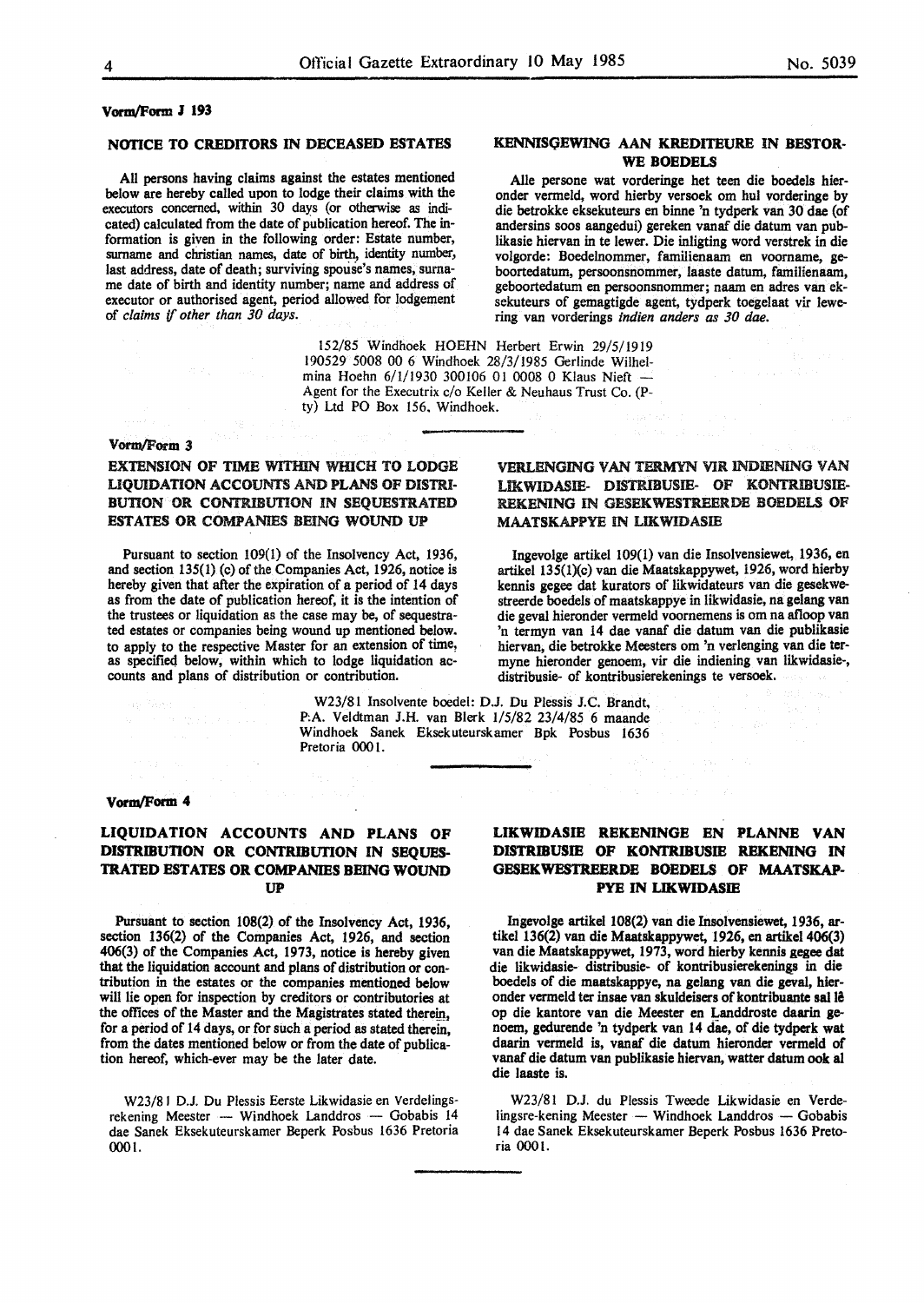#### **Vorm/Form 297**

### **NOTICE FOR ELECTION OF EXECUTORS AND/OR TUTORS.**

### **ELECTION OF EXECUTORS AND TUTORS**

The Estates of the Persons mentioned in the subjoined Schedule being unrepresented, interested, parties are hereby given notice by the Master of the Supreme Court of South West Africa, that meetings will be held in several Estates at the dates, times and places specified, for the purpose of selecting some Person or Persons, for approval by the respective Master, as fit and proper to be appointed by them as Executors or Tutors, as the case may be.

Meetings in a town in which there is a Master's Office, will be held before the Master; elsewhere they will be held before the Magistrate.

 $N.B.$  - Items indicated by  $a^*$  on the left hand side, denote the election of a Tutor; otherwise an Executor is to be elected.

141/85 Dennis Sydney Barnardt Pilot 1985-02-28 Meester van die Hooggeregshof Windhoek 1985-05-24 10h00 Suidwes-Afrika

### vorm/Form 517 **NOTICE TO CREDITORS IN DECEASED ESTATES**

All persons having claims against the estates specified in the schedule, are called upon to lodge their claims with the executors concerned within a period of 30 days (or otherwise as indicated) from the date of publication hereof.

DODDS (Gebore Opperman) Cecilia Jacoba 3-1-1934 340103-00?1-00-7 45 Rautenbachstraat, Klein Windhoek 23-4-1985 Dodds Raymond Standard Bank SWA Ltd (Registered Commercial Bank) Trustee Branch PO Box 2164. Windhoek 30 dae Windhoek SWA.

#### **Vorm/Form 519**

### **LIQUIDATION AND DISTRIBUTION ACCOUNT** IN **DECEASED ESTATE LYING FOR INSPECTION**

In terms of section 35(5) of Act 66 of 1965 notice is hereby given that the liquidation and distribution account in the Estate specified in the Schedule will be open for inspection of all persons interested therein for a period of 21 days from the date of publication hereof (or otherwise as indicated) at the offices of the Master of the Supreme Court and Magistrate, as stated.

Should no objection thereto be lodged with the Master during the specified period, the Executor wlil proceed to make payment in accordance therewith.

111/85 SWART Philippus Jacobus 960321 5007 00 8 Otavi Plaas Omaongonbe Eerste en Finale Swart Sophia Magdalena Jacoba 21 dae Windhoek Otavi Standard Bank SWA Ltd (Registered Commercial Bank) Trustee Branch PO Box 2164 Windhoek 9000.

### **KENNISGEWING VIR VERKIESlNG VAN EKSEKU-TEURS EN/OF VOOGDE**

## **VERKIESING VAN EKSEKUTEURS EN VOOGDE**

Aangesien die Boedels van die Persone vermeld in onderstaande Bylae nie verteenwoordig is nie, word hierby deur Meesters van die Hooggeregshowe van Suid-Afrika aan belanghebbendes kennis gegee, dat byeenkomste ten opsigte van die verskillende Boedels op die datums, tye en plekke vermeld, gehou sal word met die doel om 'n Persoon of Persone te kies vir goedkeuring deur die Meester as geskik en bekwaam om deur horn aangestel te word as Eksekuteurs of Voogde, na gelang van omstandighede.

In 'n stad waarin 'n Kantoor van 'n Meester is, word die byeenkoms voor die Meester gehou en in ander plekke voor die Landdros.

L.W. - Hems aan die linkerkant moet 'n \* gemerk, dui aan die verkiesing van 'n Voog; andersins word 'n Eksekuteur gekies.

153/85 WEHLAN: Michael Klerk 1985/14/17 Meester van die Hooggeregshof Windhoek 1985-05-24. 10h00 Suidwes-Afrika.

### **KENNISGEWING AAN KREDITEURE IN BESTOR-WE BOEDELS**

Alle persone wat vorderinge het teen die boedels in die bylae vermeld, word versoek om sodanige vorderings binne 'n tydperk van 30 dae (of andersins soos aangedui) vanaf die datum van publikasie hiervan by die betrokke eksekuteurs in te lewer.

DEDIG Robert Franz 19-11-1923 231119 5012 009 Otjiwarongo 10-4-1985 Dedig Hedwig 30 days Windhoek SW A Standard Bank SWA Ltd (Registered Commercial Bank) Trustee Branch PO Box 2164, Windhoek 9000.

### **LIKWIDASIE EN DISTRIBUSIEREKENING IN BE-STORWE BOEDEL WAT TER INSAE LÊ**

lngevolge artikel 35(5) van Wet 66 van 1964 word hierby kennis gegee dat die likwidasie- en distribusierekening in die Boedel in die Bylae vermeld in die kantore van die Meester van die Hooggeregshof en Landdros soos vermeld vir 'n tydperk van 21 dae vanaf die datum van publikasie hiervan (of andersins soos aangedui) ter insae sal lê vir alle persone wat daarby belang het.

Indien geen besware daarteen by die Meester binne die gemelde tydperk ingedien word nie, sat die eksekuteur tot uitbetaling daarvolgens oorgaan.

7/85 GROBLER Nicolaas Johannes 310805 5036 006 Windhoek/Okahandja Aanvullende Likwidasie en Distribusierekening 21 dae Windhoek Okahandja Standard Bank SWA Bpk (Geregistreerde Handelsbank) Trustee Tak Posbus 2164, Windhoek 9000.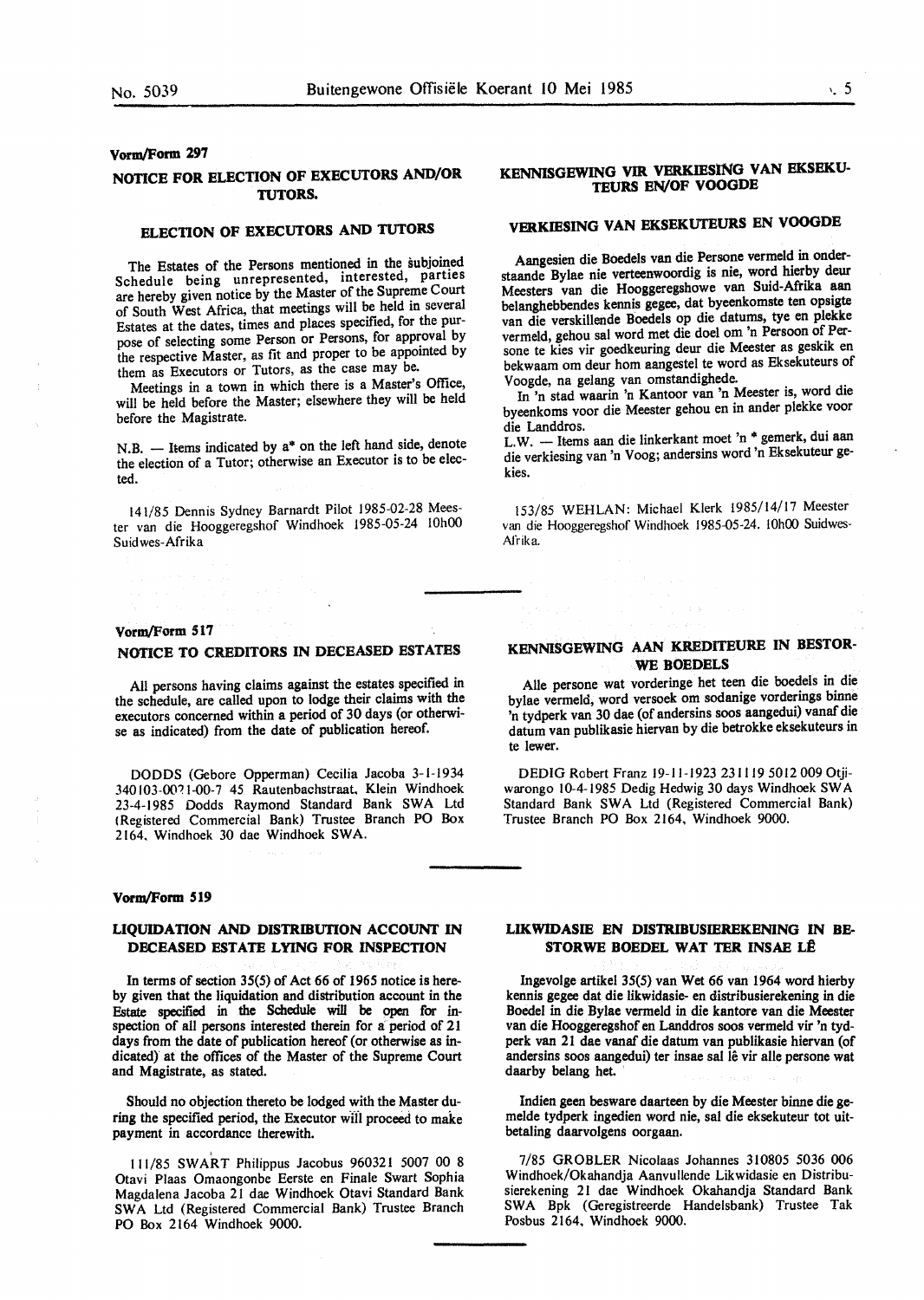### **KENNISGEWING VAN OORDRAG VAN BESIGHEID**

GELIEWE KENNIS TE NEEM dat na verstryking van 'n periode van 14 dae vanaf verskyning hiervan: LEO VON WATZDORF

van voorneme is om by die Handelslisensiehof vir die distrik MARIENTAL aansoek te doen om die ALGEMENE HANDELAAR (MOTORVERKOPE) lisensies waaronder hy besigheid doen onder die naam W VON WATZDORF (EDMS) BPK oor te dra aan LEO VON WATZDORF wie die besigheid sal voortsit op dieselfde perseel vir sy eie voordeel onder die naam W VON WATZDORF GEDATEER TE MARIENTAL op die !?de dag van APRIL 1985.

> J.K. ROUX Prokureur vir die Partye Ernst Stumpfeweg Posbus 300 MARIENTLA 9000

#### **KENNISGEWING VAN OORDRAG VAN BESIGHEID**

GELIEWE KENNIS TE NEEM dat na verstryking van 'n periode van 14 dae vanaf verskyning hier-van:

#### LEO VON WATZDORF

van voorneme is om by die Handelslisensiehof vir die distrik MARIENTAL aansoek te doen om die ALGEMENE HANDELAAR (GROOTHANDEL) lisensies waaronder hy besigheid doen onder die naam W VON WATZDORF (EDMS) BPK oor te dra aan LEO VON WATZDORF wie die besigheid sal voortsit op dieselfde perseel vir sy eie voordeel onder die naam W VON WATZDORF.

GEDATEER te MARIENTAL op die I ?de dag van APRIL 1985.

> J.K. ROUX Prokureur vir die Partye Ernst Stumpfeweg Posbus 300' **MARI** ENT AL 9000

### **LOST LIF INSURANCE POLIC:**  $\mathbb{G}_2$

### **Section 64, Act 27 of 1943**

Notice is hereby given that evidence of the lost or destruction of the policies mentioned below. has been submitted tot the insurers. and any person in possession of any of these policies. or claiming to have any interest therein. should communicate immediately by registered post with the insures. Failing any such communication, certified copies of the policies (which shall be the sole evidence of the contract) will be issued to the owners in terms of the regulations framed under the Act.

#### **KENNISGEWING**

Kennis geskied hiermee dat die Aanvullende Eerste en Finale Likwidasie- en Distribusierekening in die Boedel van wyle DANIEL JACOBUS MALAN MARAIS. in lewe 'n boer van OUTJO, DISTRIK OUTJO - BOEDEL NR. 431/70 - vir 'n tydperk van 21 dae gereken vanaf IO MEI 1985 in die kantoor van die Meester van die Hooggeregshof te WINDHOEK en 'n afskrif daarvan in die kantoor van die Landdros te OUTJO vir inspeksie ter insae sal lê.

> CR DAVIDS **ESKEKUTRIESE** P/A A. DAVIDS EN KIE POSBUS 11 OTJIWARONGO 9000

### **NOTICE OF TRANSFER OF BUSINESS**

TAKE NOTICE that ANDRE VENTER EN DEBORAH LOUISE VENTER has disposed of the business licences and business being conducted by him under the name and style of MARTIN ASCH BOTTLE STORE on erf 225 Swakopmund. to PETER VOSS MARAIS who will carry on the aforesaid business for its own accoun at the same address under the name and style of MARTIN ASCH BOTTLE STORE and that fourteen (14) days after publication of this notice the said PETER VOSS MARAIS will apply to the Licencing Court for the District of **SWAKOP-**MUND for the issue to it of business licences in respect of the aforesaid business. The publication shall also serve as notice being given in terms of Section 34 of the Insolvency Act of 1936.

THUS DONE AND SIGNED at SWAKOPMUND this 30th day of APRIL 1985.

> SWANEPOEL & KINGHORN Attorneys for Applicant Standard Bank Building Kaiser Wilhelm Street P.O. Box 1455 **SWAKOPMUND**  9000

### **VERLORE LEWENSVERSEKERINGS-POLISSE Artikel 64, Wet 27 van 1943**

Kennisgewing geskied hiermee dat bewys van die verlies of vernietiging van die polisse hieronder vermeld. aan die versekeraars gelewer is. en enigeen wat in besit van enige van hierdie polisse is. of aanspraak maak dat hy enige bclang daarin het. moet onmiddellik per aangetckende pos met die versekeraars in verbinding tree. By gebrekc aan sodanige mededeling sal gewaarmcrkte afskrifte van polissc (wat die enigste bewys van die kontrak sal wees) aan die eienaars uitgereik word ingevolge die regulasies gepromulgeer onder die Wet.

l0162991 04/1981 R3 769 Hans Rudolf Kaufmann Hans Rudolf Kaufmann The Prudential Assurance Company of SA Ltd PO Box 1097, Johannesburg.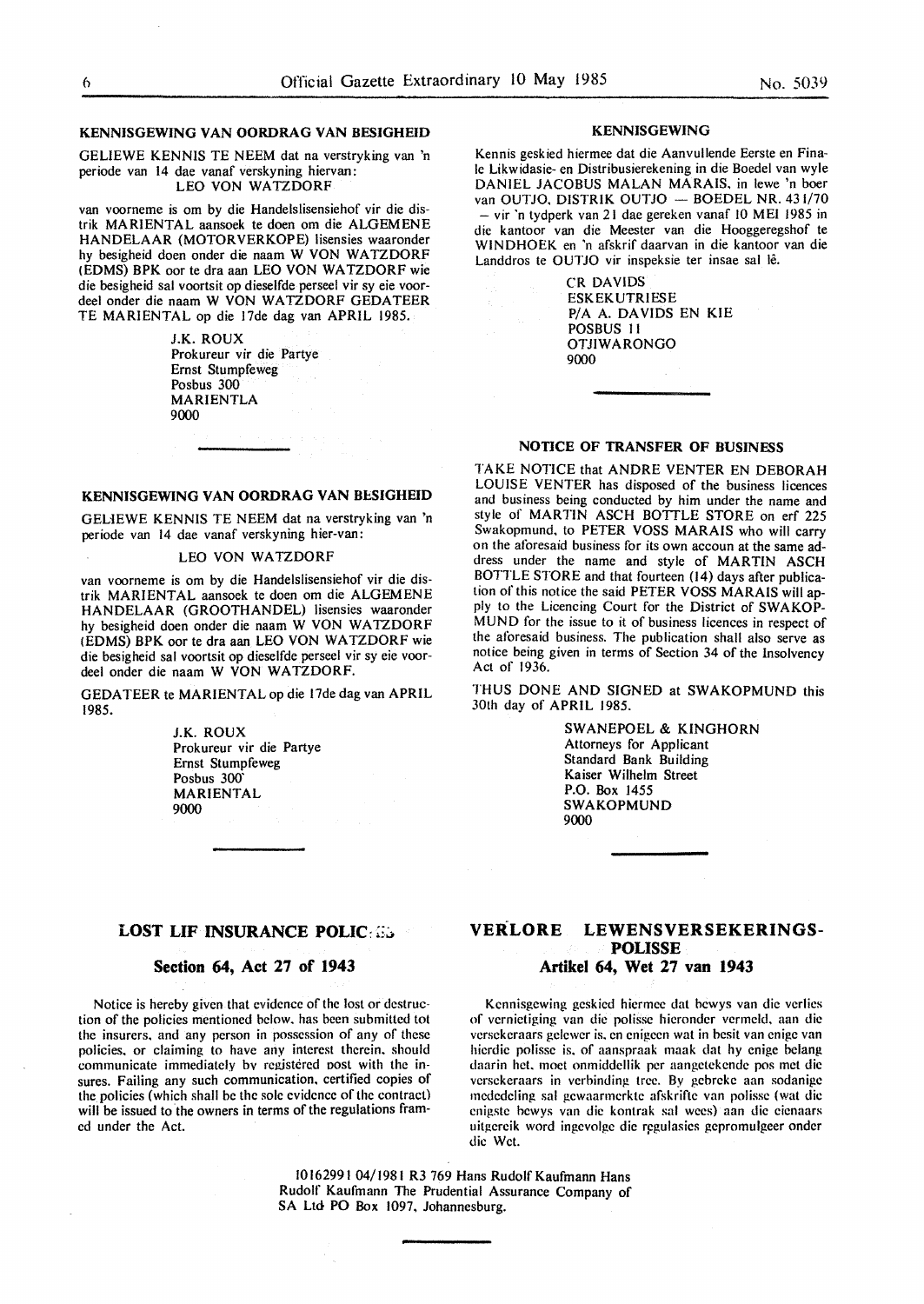### KENNISGEWING VAN OORDRAG VAN BESIG-**HEID**

GELJEWE KENNIS TE NEEM dat na verstryking van 'n periode van 14 dae vanaf verskyning hiervan:

#### LEO VAN WATZDORF

van voornemc is om by die Handelslisensiehof vir die distrik MARIENTAL aansoek te doen om die ALGEMENE HANDELAAR GARAGE. SPUIT- EN MINERALE-WATER. TABAK EN VARSPRODUKTE lisensies waaronder hy besigheid doen onder die naam LEO VON WATZDORF (EDMS) BPK oor te dra aan LEO VON WATZDORF wie die besigheid sal voortsit op dieselfde perseel vir sy cie voordeel onder die naam LEO VON WATZDORF.

GEDATEER te MARIENTAL op die 17de dag van APRIL 1985.

> J.K. ROUX Prokureur vir die Partye Ernst Stumpfeweg Posbus 300 **MARIENTAL** 9000

### **KENNISGEWING VAN OORDRAG VAN BESIGUEID**

GELIEWE KENNIS TE NEEM dat na verstryking van 'n periode van 14 dae vanaf verskyning hiervan:

#### LEO VON WATZDORF

van voorneme is om by die Handelslisensiehof vir die distrik MARIENTAL aansoek te doen om die ALGEMENE HANDELAAR. PATENTE MEDISYNE. SPUIT- EN MINERALEWATER GARAGE lisensies waaronder hy besigheid doen onder die naam W VON WATZDORF (EDMS) BPK oor tedra aan LEO VON WATZDORF WIE DIE BESIGHEID SAL sal voortsit op dieselfde perseel vir sy eie voordeel onder die naam W VON WATZDORF.

GEDA TEER te MARIENTAL op die I 7de dag van APRIL 1985.

> J.K. ROUX Prokureur vir die Partye Ernst Stumpfeweg Posbus 300 MARIENTAL 9000

### **KENNISGEWING VAN OORDRAG VAN BESIGHEID**

GELIEWE KENNIS TE NEEM dat na verstryking van 'n periode van 14 dae vanaf verskyning hiervan:

#### LEO VON WATZDORF

van voorneme is om by die Handelslisensiehof vir die distrik MARIENTAL aansoek te doen om die ALGEMENE HANDELAAR (KLEINHANDEL) lisensies waaronder hy besigheid doen onder die naam W VON WATZDORF I EDMS) BPK oor te draa aan LEO VON WA TZDORF wie die besigheid sal voortsit op dieselfde perseel vir sy eie voordeel onder die naam W VON WATZDORF.

GEDATEER te MARIENTAL op die 17de dag van APRIL 1985.

> J.K. ROUX Prokureur vir die Partye Ernst Stumpfeweg Posbus 300 **MARIENTAL 9000**

### KENNISGEWING VAN OORDRAG VAN BESIGHEID

GELIEWE KENNIS TE NEEM dat na verstryking vn 'n periode van 14 dae vanaf verskyning hiervan:

#### LEO VON WATZDORF

van voorneme is om by die Handelslisensiehof vir die distrik MARIENTAL aansoek te doen om die ALGEMENE HANDELAAR. GARAGE, SPUIT & MINERAAL-WATER. TABAK, VARS PRODUKTE lisensies waaronder hy besigheid doen onder die naam LEO VON WATZDORF (EDMS) BPK oor te dra aan LEO VON WA TZDORF wie die besigheid sal voortsit op dieselfde perseel vir sy eie voordeel onder die naam LEO VON WATZDORF.

GEDATEER te MARIENTAL op die l7dedag van APRIL 1985.

> J.K. ROUX Prokureur vir die Partye Ernst Stumpfeweg Posbus 300 MARIENTAL 9000

### **KENNISGEWING VAN OORDRAG VAN BESIGHEID**

GELIEWE KENNIS TE NEEM dat na verstryking van 'n periode van 14 dae vanaf verskyning hiervan:

#### LEO VON WATZDORF

van voorneme is om by die Handelslisensiehof vir die distrik MARIENTAL aansoek te doen om die ALGEMENE HANDELAAR (MOTOR VERKOPE) lisensies waaronder hy besigheid doen onder die naam W VON WATZDORF (EDMS) BPK oor te dra aan LEO VON WA TZDOR F wie die besigheid sal voortsit op dieselfde perseel vir sy eie voordeel onder die naam W VON WATZDDORF.

GEDATEER te MARIENTAL op die 17de dag van APRIL 1985.

> J.K. ROUX Prokueur vir die Partye Ernst Stumpfeweg Posbus 300 MARIENTAL 9000

#### **KENNISGEWING**

Geliewe kennis te neem dat VEERTIEN DAE na publikasie hiervan, aansoek gedoen sal word by die Handelslisensiehof vir die distrik van Grootfontein, gehou te OTAVI vir die oordrag van die SPUIT- EN MINERALEWATER HANDELSLISENSIE gehou deur HORST FIRTZ HILL-MANN te Erf nr. 407, Josef Buchholzstraat, OTA VI onder die naam van OTAVI DRANKWINKEL na JOHANNES PETRUS FRANZSEN wie op dieselfde perseel en onder dieselfde naam vir sy eie rekening besigheid sal doen.

> A. DAVIDS & **KIE**  Prokueurs vir Applikant Posbus 11, OTJIWARONGO